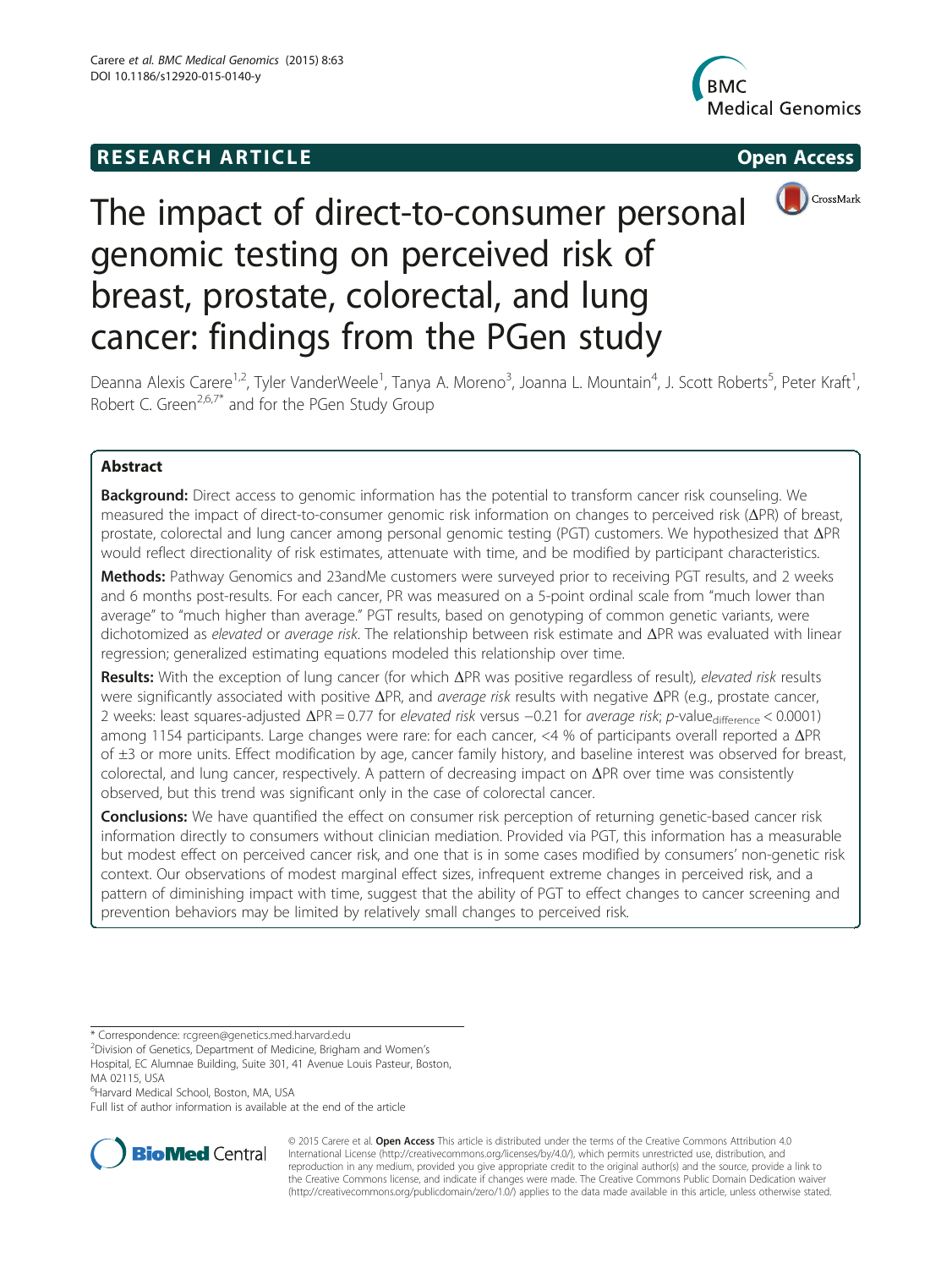#### Background

Direct-to-consumer personal genomic testing (PGT) is distinct from clinical genetic testing in both its process and goals: whereas clinical testing is typically ordered as part of a medical evaluation to identify highly penetrant mutations associated with rare phenotypes (e.g., Lynch syndrome), PGT provides generally healthy consumers with information about common single nucleotide polymorphisms (SNPs) that have been associated with multifactorial diseases (e.g., colorectal cancer). PGT is not diagnostic, but provides risk information to a consumer that he or she may consider in making health-related decisions, such as when to begin cancer screening (e.g., colonoscopy).

The possibility that PGT could impact health services has prompted professional organizations [\[1](#page-9-0), [2](#page-9-0)], including the American Society of Clinical Oncology [[3\]](#page-9-0), to call for research in this area, and a considerable body of research on the consumer and physician experience of PGT now exists [\[4](#page-9-0)]. After nearly a decade of such re-search, however, PGT continues to be controversial [[5](#page-9-0)– [8\]](#page-9-0), and in November 2013, the United States Food and Drug Administration (FDA) ordered 23andMe, Inc. [\[9](#page-9-0)] (23andMe)—a leading PGT provider—to cease marketing of their health-related PGT services. Since then, 23andMe's health-related services have not been reinstated in the United States, but in 2014 the company launched similar services in both Canada [[10](#page-9-0)] and the United Kingdom [\[11](#page-9-0)].

Here, we have analyzed the impact of PGT-derived cancer risk information on consumers' perceived risk of four cancers for which screening is possible (breast, prostate, colorectal, and lung) using data from the Impact of Personal Genomics (PGen) Study [[12](#page-9-0)]. To date, there have been no empirical studies focused specifically on PGT for cancer risk, despite the fact that it has the potential to alter the landscape of cancer genetic counseling by improving the precision of individual risk estimates [[13, 14\]](#page-9-0), increasing demand for cancer screening [[15\]](#page-9-0), and shifting control of genetic screening from physicians to consumers [[16\]](#page-9-0).

Due to the importance of perceived disease risk in numerous prominent theories of health behavior [\[17](#page-9-0)], we chose as the primary outcome measure in our analyses change in perceived risk  $(\Delta PR)$  of each cancer from baseline (pre-results) to 2 weeks and 6 months post-results. We hypothesized that: ΔPR for each cancer would be significantly associated with PGT risk estimate at both follow-up time points; directionality of ΔPR would reflect direction of PGT risk estimate relative to average population risk; magnitude of ΔPR would attenuate with time; and the effect of PGT risk estimate on ΔPR would be modified by baseline participant characteristics.

#### **Methods**

#### The impact of Personal Genomics (PGen) study

The PGen Study is a collaboration between academic researchers and two PGT companies, and the academicindustry partnership [\[18\]](#page-9-0) and recruitment and data collection methods [\[12\]](#page-9-0) have been described in detail elsewhere. Briefly, new customers of 23andMe and Pathway Genomics [\[19](#page-9-0)] (Pathway) were recruited online after placing an order for direct-to-consumer PGT between March and July 2012. Following an online consent process, participants were invited to three web-based surveys administered by Survey Sciences Group, LLC (Ann Arbor, Michigan): at baseline, after they had ordered testing but prior to receiving their results (BL); 2 weeks after viewing their results (2 W); and 6 months after viewing their results (6 M). Results were returned to customers according to the standard practice of each company and were linked to survey data at the end of survey administration. In total, 1464 participants completed the baseline survey and were eligible for followup; of these, 1046 (71.4 %) and 1042 (71.2 %) submitted the 2-week and 6-month surveys, respectively. Institutional approval was obtained from the Partners Human Research Committee and the University of Michigan School of Public Health Institutional Review Board.

#### Exposure variables

Participants received a genetic risk estimate, based on genotyping of multiple SNPs (Additional file [1](#page-9-0): Table S1), for each of breast (women only), prostate (men only), colorectal and lung cancer. 23andMe customers were provided with a report that included: (1) a baseline, 10-year age-adjusted risk of each cancer, assigned prior to genetic testing; (2) an age-adjusted relative risk for each cancer based on the customer's genetic profile; and (3) a revised 10-year age-adjusted risk of each cancer computed by multiplying together values (1) and (2). Risk estimates were additionally adjusted for biological sex in the case of colorectal cancer (Additional file [1](#page-9-0): Table S2). These results were presented in the form of two diagrams each with 100 human figures, the first with a proportion shaded in to represent the general population risk (quantity 1, above), and the second with a proportion shaded in to represent the geneticsadjusted risk (quantity 3, above).

Pathway customers generally received results on a 5 category scale corresponding to increasing RR of disease; however, in the case of the four cancers being studied, all results provided were in either the second lowest category (Learn More: "Your genetic profile gives you an average predisposition to these conditions, and most people fall in this category. You should focus on disease prevention, learn about your family history and how lifestyle choices influence disease onset") or the middle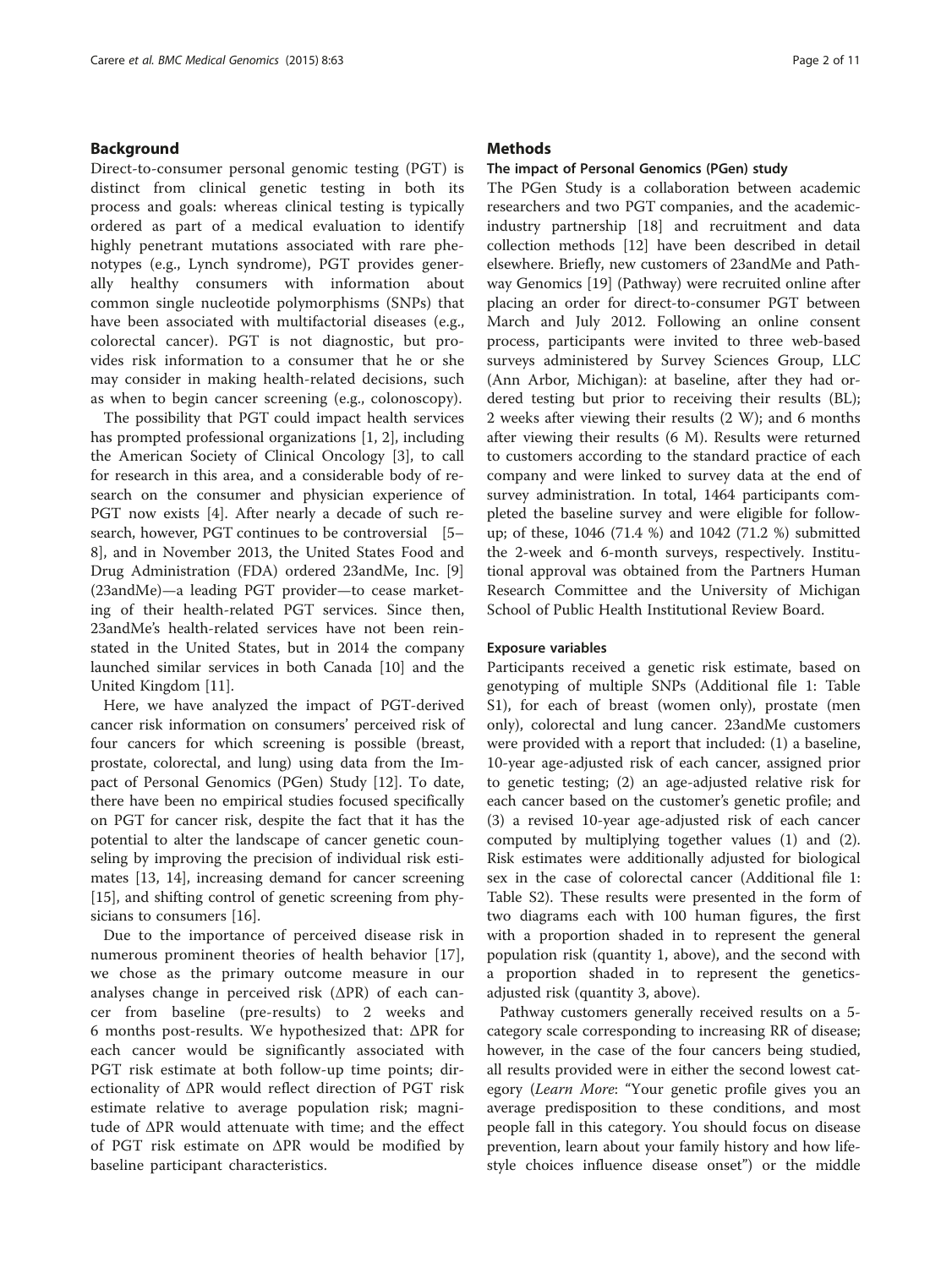category (Be Proactive: "Your genetic profile shows increased susceptibility for these health conditions. You should make an effort to learn the warning signs, contributing lifestyle factors, and your family history for these conditions. Speak with your doctor about developing a prevention plan.") (Additional file [1](#page-9-0): Table S3).

In order to harmonize genetic risk information across companies, a threshold RR level was selected to distinguish elevated from average genetic risk. This process was undertaken during the data cleaning stage of the PGen Study and prior to any analysis of study data, including but not limited to the analysis presented here. Based upon consideration of their results reporting standards, each company advised PGen Study researchers on determination of this threshold. A threshold of  $RR \ge 1.2$ to distinguish elevated genetic risk was ultimately chosen based on three considerations: 1) 23andMe representatives indicated that the company generally considers average risk as within 20 % of general population risk; 2) Pathway representatives agreed that this threshold would in most instances match well the cut-point between their risk categories of "Learn More" and "Be Proactive"; and 3) PGen Study researchers agreed that in the context of DTC-PGT and genetic testing of common, low-penetrance variants, a  $RR \geq 1.2$  was appropriately indicative of an elevated genetic risk. Results across both companies were therefore dichotomized into two categories: average genetic risk (RR < 1.2; "Learn More" category) and elevated genetic risk  $(RR \geq 1.2;$  "Be Proactive" category). Due to the restricted distribution of Pathway results, we were unable to discriminate in our analyses between average and reduced genetic risk results.

#### Outcome variables

Participants were asked on all surveys to rate their chances of developing each type of cancer "compared to the average [man or woman] of [the same] age." Responses were recorded on a 5-point risk perception scale ranging from much lower than average (1) to much higher than average (5); [[20, 21\]](#page-10-0) alternatively, participants could select "I have been diagnosed with this condition." Perceived risk (PR) was operationalized as a continuous variable, with each step on the 5-point scale corresponding to a 1 unit change.

#### Other variables

Age, race/ethnicity [\[22](#page-10-0)], gender, annual household income, highest education level, interest in cancer-specific PGT results ('very interested,' 'somewhat interested,' 'not at all interested,' for each cancer type), smoking status ('never,' 'past,' or 'current'), and cancer family history were measured at baseline. Participants were asked to report on each blood relative with cancer, including both

maternal and paternal families, and to indicate the type of cancer diagnosed in that relative. A series of conditional survey branches were used to obtain this information: e.g., (1) "Which of your blood relatives have ever had [cancer]?" (choose all that apply from list of relation types); (2) if "brother or sister" is selected, participant would be prompted with "Please select the type(s) of [cancer] that [a brother or sister] has had" (choose all that apply from a list of cancer types). Additional conditional branches were generated for each relative reported to have a history of cancer, but we did not collect information on age at diagnosis or family size. Using this data, a site-specific, 3-level ordinal family history variable was created for each of the four cancers, with levels corresponding to "no family history," "family history in 2nd degree relative(s) only," and "family history in 1st degree relative(s)." A general cancer family history variable, inclusive of all cancer types, was created in the same way. Use of cancer screening services since undergoing PGT was queried at 6 months with questions from the 2011 Behavioral Risk Factor Surveillance System Questionnaire, modified to reflect a 6-month window of interest [\[23](#page-10-0)].

#### Statistical analyses

Data for this analysis were obtained from 1155 participants who completed the BL survey plus at least one follow-up survey. Primary analysis samples were restricted to participants with an available genetic risk estimate for the cancer being studied; no missing data for BL-, 2 W-, or 6 M-PR (as necessary) for that cancer; and no reported diagnosis of the cancer being studied at any time during the data collection period.

We first performed linear regressions of change in PR from BL to 2 W ( $\Delta PR_{2W}$ ) and from BL to 6 M ( $\Delta PR_{6M}$ ) for each cancer. Analyses were adjusted for BL-PR, age, gender, race (White vs. non-White), Hispanic/Latino ethnicity, education (4 categories), smoking status (lung cancer only), and testing company; cancer family history and interest in cancer-specific results were evaluated as possible confounders. From the resulting linear regression models, least squares-adjusted mean ΔPRs were computed, stratified by genetic risk estimate (elevated risk versus average risk).

We used generalized estimation equations (GEEs) to account for the expected correlation between  $\Delta PR_{2W}$ and  $\Delta PR_{6M}$  and to evaluate the hypothesis that the effect of genetic risk estimate on ΔPR varied by follow-up time. In each model we included an interaction term between follow-up survey time and genetic risk estimate, and used a Wald test of significance to evaluate our hypothesis.

We next investigated effect modification by baseline participant characteristics. In order to maximize power,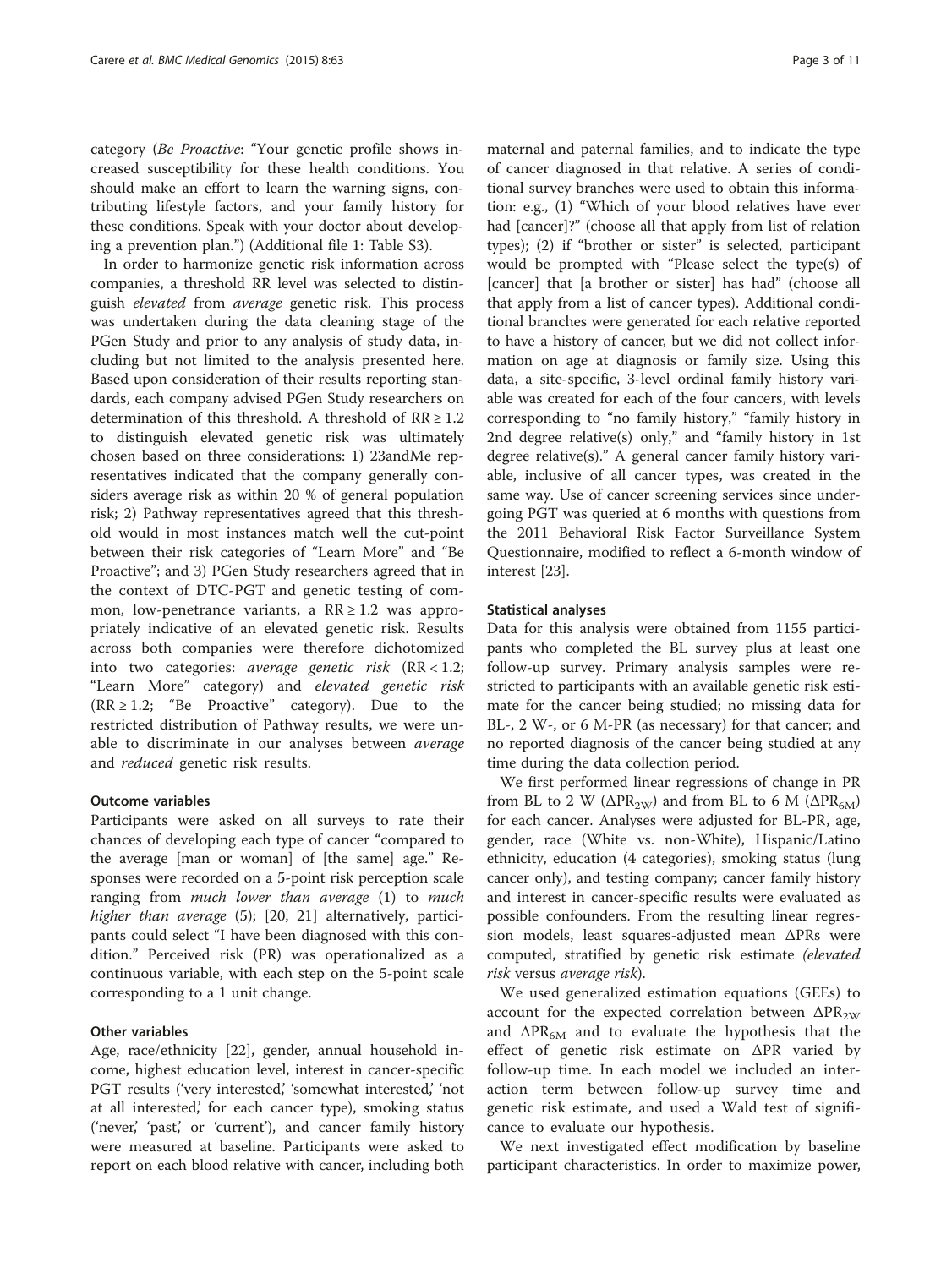we conducted interaction analyses in the relevant 2 W follow-up samples, which had the smallest amount of missing data, and used the corresponding linear regression model (described above). Wald tests of significance were used to evaluate, in turn, interaction terms between genetic risk estimate and each of the following: baseline interest, age, gender (for colorectal and lung cancers), cancer family history, and smoking status (lung cancer only). Significant interaction terms were retained, and a final regression model was obtained for each cancer. From these, least squares-adjusted mean ΔPRs, stratified by genetic risk estimate and significant effect modifiers, were computed.

#### Sensitivity analyses

To assess the impact on our results of the decision to use linear regression modeling of ΔPR, which assumes a constant effect of genetic risk information on any 1-unit change in PR, we alternately performed each of the 2 W regression analyses using generalized logistic regression with  $\Delta PR = 0$  as the reference category for the outcome. To evaluate our selection of relative risk rather than absolute risk as the main predictor of ΔPR, we evaluated the correlation between RR and absolute risk results for each cancer. We also transformed RR into a fourcategory variable corresponding to quartiles (RRq), performed a linear trend test of RRq in the  $\Delta PR_{6M}$  linear regression models for each cancer, and then evaluated RRq as a categorical variable to observe the pattern of effect across quartiles. Because absolute risk and RR values were not available for Pathway Genomics participants, they were excluded from these analyses.

To evaluate the possibility that ΔPR was affected by cancer screening undertaken as a result of PGT, we repeated the  $\Delta PR_{6M}$  linear regressions, excluding anyone who had received screening for the relevant cancer since receiving their results. To evaluate the impact of informative censoring due to missing PR data at follow-up, we repeated the  $\Delta PR_{6M}$  linear regressions on a pseudopopulation created using inverse probability-weighting (IPW) for missing data [\[24](#page-10-0)].

All analyses were conducted using SAS software (version 9.3; SAS Institute, Cary, NC), and models were fitted using PROC GLM (linear regressions) and PROC GENMOD (longitudinal analyses and IPW). Statistical significance for all analyses was set at  $p < 0.05$ .

#### Results

#### Participants

One participant was excluded from all analyses due to missing gender data. For each cancer, between 6.2 % and 14.5 % of participants were excluded from analysis due to missing baseline PR, missing genetic risk data, or a cancer diagnosis prior to or during the data collection period. Sample sizes for each cancer-specific analysis are presented in Table 1.

Subjects reporting cancer-specific PRs were similar in most cases with respect to age, gender, education, income, race, smoking status, and general cancer family history (Table [2](#page-4-0)), although female participants reporting breast cancer PR reported significantly lower levels of education ( $X_3^2 = 8.2$ ,  $p = 0.040$ ) and income ( $X_4^2 = 20.7$ ,  $p = 0.0004$ ) and greater frequency of any cancer family history  $(X_3^2 = 8.2, p = 0.016)$  than male participants reporting prostate cancer PR. Baseline PR, interest in cancer-specific PGT results, and reported cancerspecific family history showed considerable variation across samples: for example, only 40.9 % of participants reporting lung cancer PR were 'very interested' in learning their genetic risk of lung cancer, while 66.6 % of participants reporting breast cancer PR were 'very interested' in learning their genetic risk of breast cancer.

#### Change in perceived risk of cancer

Elevated risk results were least frequent for breast cancer (10.8 % in 2 W follow-up samples; 9.6 % in 6 M followup samples) and most frequent for colorectal cancer (24.9 %; 24.3 %) (Table [3\)](#page-5-0). Compared to participants who received *elevated risk* results, those who received average risk results more frequently indicated no change in perceived risk of a particular cancer. In all cases, an increase in perceived risk of  $x$  units among participants who received *elevated risk* results was more common than a decrease in perceived risk of  $x$  units among participants who received average risk results. Changes to PR, stratified by cancer and genetic risk result, are shown in Table [3](#page-5-0). Overall, changes of > 2 units (PR categories) were infrequent: at 2 W follow-up, 8 (1.4 %), 12

|  |  |  |  | Table 1 Sample sizes, stratified by analysis and cancer type |  |  |  |  |  |  |
|--|--|--|--|--------------------------------------------------------------|--|--|--|--|--|--|
|--|--|--|--|--------------------------------------------------------------|--|--|--|--|--|--|

| Sample definition                         | <b>Breast</b><br>(Women only) | Prostate<br>(Men only) | Colorectal | Lung |
|-------------------------------------------|-------------------------------|------------------------|------------|------|
| Available survey<br>responses             | 700                           | 454                    | 1154       | 1154 |
| Eligible survey<br>responses <sup>a</sup> | 649                           | 388                    | 1082       | 1080 |
| 2 W linear<br>regression <sup>b</sup>     | 576                           | 354                    | 969        | 966  |
| 6 M linear<br>regression <sup>c</sup>     | 565                           | 343                    | 947        | 945  |
| Longitudinal<br>analysis <sup>d</sup>     | 500                           | 314                    | 847        | 844  |

2 W 2-week follow-up, 6 M 6-month follow-up

<sup>a</sup>No missing data for cancer-specific genetic risk result or baseline perceived risk; no reported cancer-specific diagnosis during data collection period <sup>b</sup>Eligible survey responses, with available data for 2 W perceived risk <sup>c</sup>Eligible survey responses, with available data for 6 M perceived risk d Eligible survey responses, with available data for both 2 W and 6 M perceived risk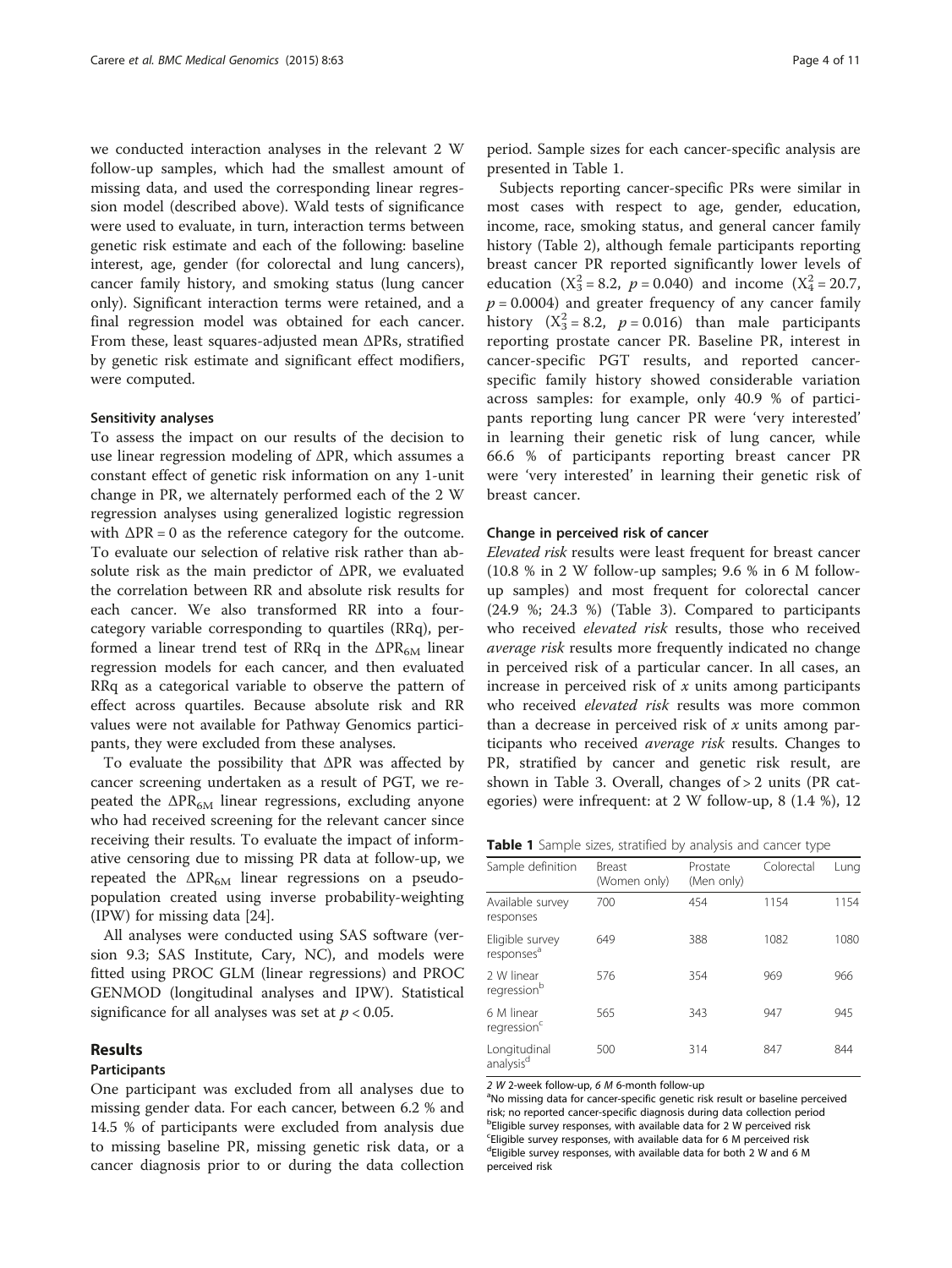|                                             | Breast ( $n = 641$ ) |       | Prostate ( $n = 383$ ) |      | Colorectal ( $n = 1069$ ) |      | Lung ( $n = 1067$ ) |      |
|---------------------------------------------|----------------------|-------|------------------------|------|---------------------------|------|---------------------|------|
|                                             | No.                  | $\%$  | No.                    | $\%$ | No.                       | $\%$ | No.                 | %    |
| Female gender                               | 641                  | 100.0 | $\overline{0}$         | 0.0  | 646                       | 60.4 | 647                 | 60.6 |
| Non-white race                              | 90                   | 14.0  | 43                     | 11.2 | 145                       | 13.6 | 144                 | 13.5 |
| Hispanic/latino ethnicity                   | 23                   | 3.6   | 20                     | 5.2  | 39                        | 3.7  | 39                  | 3.7  |
| Highest level of education                  |                      |       |                        |      |                           |      |                     |      |
| No college degree                           | 152                  | 23.7  | 64                     | 16.7 | 224                       | 20.9 | 223                 | 20.9 |
| College degree only                         | 194                  | 30.3  | 121                    | 31.6 | 327                       | 30.6 | 326                 | 30.6 |
| Some graduate school                        | 219                  | 34.2  | 139                    | 36.3 | 375                       | 35.1 | 375                 | 35.1 |
| Doctoral-level degree                       | 76                   | 11.8  | 59                     | 15.4 | 143                       | 13.4 | 143                 | 13.4 |
| Annual household income                     |                      |       |                        |      |                           |      |                     |      |
| $<$ \$40,000                                | 118                  | 18.4  | 55                     | 14.4 | 177                       | 16.5 | 176                 | 16.5 |
| \$40,000-\$69,999                           | 128                  | 20.0  | 55                     | 14.4 | 192                       | 17.9 | 192                 | 18.0 |
| \$70,000-\$99,999                           | 135                  | 21.1  | 75                     | 19.6 | 223                       | 20.9 | 223                 | 20.9 |
| \$100,000-\$199,999                         | 193                  | 30.1  | 126                    | 32.9 | 329                       | 30.9 | 331                 | 31.0 |
| $\geq$ \$200,000                            | 58                   | 9.0   | 66                     | 17.2 | 133                       | 12.4 | 130                 | 12.2 |
| Not reported                                | 9                    | 1.4   | 6                      | 1.5  | 15                        | 1.4  | 15                  | 1.4  |
| Any cancer family history                   |                      |       |                        |      |                           |      |                     |      |
| Affected FDR(s)                             | 296                  | 46.2  | 167                    | 43.6 | 489                       | 45.7 | 488                 | 45.8 |
| Affected SDR(s) only                        | 219                  | 34.2  | 116                    | 30.3 | 345                       | 32.3 | 345                 | 32.3 |
| No affected FDR/SDR(s)                      | 116                  | 18.1  | 99                     | 25.8 | 223                       | 20.9 | 222                 | 20.8 |
| Not reported                                | $10\,$               | 1.5   | $\mathbf{1}$           | 0.3  | 12                        | 1.1  | 12                  | 1.1  |
| Specific cancer family history <sup>a</sup> |                      |       |                        |      |                           |      |                     |      |
| Affected FDR(s)                             | 84                   | 13.1  | 29                     | 7.6  | 72                        | 6.8  | 65                  | 6.1  |
| Affected SDR(s) only                        | 137                  | 21.4  | 21                     | 5.5  | 138                       | 12.9 | 139                 | 13.0 |
| No affected FDR/SDR(s)                      | 410                  | 64.0  | 332                    | 86.7 | 847                       | 79.2 | 851                 | 79.8 |
| Not reported                                | 10 <sup>°</sup>      | 1.5   | $\mathbf{1}$           | 0.2  | 12                        | 1.1  | 12                  | 1.1  |
| Interest in cancer-specific PGT             |                      |       |                        |      |                           |      |                     |      |
| Not at all interested                       | 37                   | 5.8   | 19                     | 5.0  | 120                       | 11.2 | 209                 | 19.6 |
| Somewhat interested                         | 177                  | 27.6  | 136                    | 35.5 | 392                       | 36.7 | 421                 | 39.5 |
| Very interested                             | 427                  | 66.6  | 228                    | 59.5 | 557                       | 52.1 | 437                 | 40.9 |
| Pathway customers                           | 290                  | 45.2  | 115                    | 30.0 | 415                       | 38.8 | 414                 | 38.8 |
| Age, years                                  |                      |       |                        |      |                           |      |                     |      |
| Mean $\pm$ standard deviation               | $46.8 \pm 14.9$      |       | $45.7 \pm 16.2$        |      | $47.1 \pm 15.7$           |      | $47.1 \pm 15.7$     |      |
| Range                                       | 19, 92               |       | 19, 91                 |      | 19, 94                    |      | 19, 94              |      |
| Baseline perceived risk <sup>b</sup>        |                      |       |                        |      |                           |      |                     |      |
| Mean $\pm$ standard deviation               | $2.8 \pm 1.0$        |       | $2.9 \pm 0.9$          |      | $2.7 \pm 1.0$             |      | $2.3 \pm 1.0$       |      |
| Range                                       | 1, 5                 |       | 1, 5                   |      | 1, 5                      |      | 1, 5                |      |

<span id="page-4-0"></span>Table 2 Characteristics of PGen study participants included in at least one linear regression analysis for change in perceived risk of cancer

FDR first-degree relative, SDR second-degree relative, PGT personal genomic testing

<sup>a</sup>Only includes reported cases of the type of cancer being studied

<sup>b</sup>For the specific cancer being studied, rated from "much below average" (1) to "much higher than average" (5)

(3.4 %), 16 (1.7 %), and 19 (2.0 %) participants reported changes of ±3 or ±4 units for breast, prostate, colorectal, and lung cancer, respectively. At 6 M follow-up, these same values were 9 (1.6 %), 8 (2.3 %), 8 (0.8 %), and 24 (2.5 %).

### Change in perceived risk and genetic risk results

At both follow-up time points, and for all four cancers, multivariate linear regression revealed a significant effect of genetic risk estimate on ΔPR (Table [4](#page-5-0)). In general,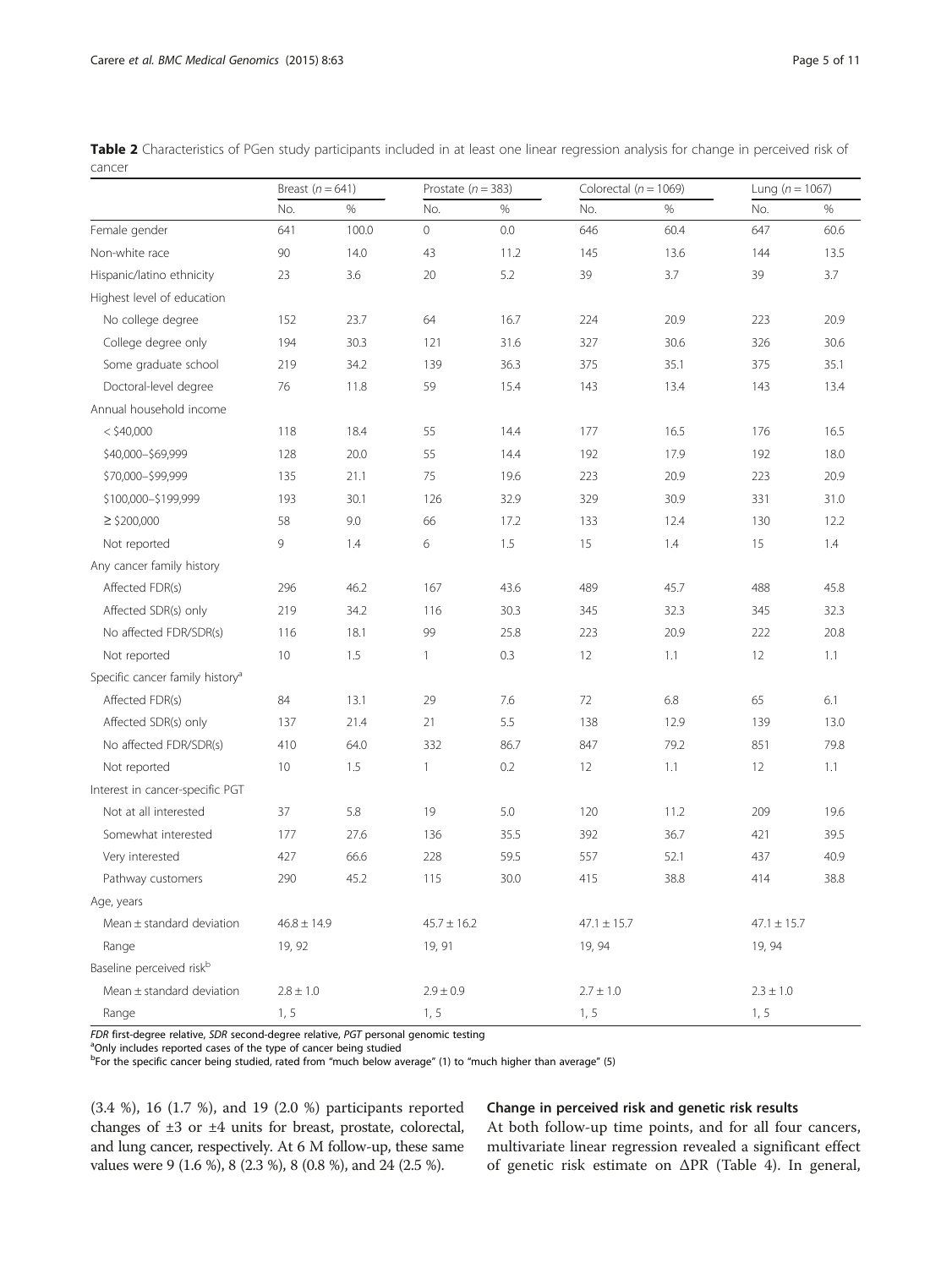|                                   | Breast     |           | Prostate   |           | Colorectal |            | Lung       |            |
|-----------------------------------|------------|-----------|------------|-----------|------------|------------|------------|------------|
| Genetic risk result               | Average    | Elevated  | Average    | Elevated  | Average    | Elevated   | Average    | Elevated   |
| 2-week follow-up                  |            |           |            |           |            |            |            |            |
| Frequency, n (%)                  | 514 (89.2) | 62 (10.8) | 278 (78.5) | 76 (21.5) | 728 (75.1) | 241 (24.9) | 781 (80.8) | 185 (19.2) |
| Unit change in perceived risk (%) |            |           |            |           |            |            |            |            |
| $-4$                              | 0.0        | 0.0       | 0.0        | 0.0       | 0.1        | 0.0        | 0.1        | 0.0        |
| $-3$                              | 0.6        | 0.0       | 1.4        | 0.0       | 0.7        | 0.4        | 0.5        | 0.0        |
| $-2$                              | 6.8        | 6.5       | 5.0        | 1.3       | 3.6        | 0.8        | 2.7        | 1.6        |
| $-1$                              | 23.7       | 6.5       | 26.6       | 14.5      | 22.7       | 11.6       | 19.1       | 11.4       |
| $\circ$                           | 51.6       | 37.1      | 51.1       | 25.0      | 50.0       | 38.2       | 47.0       | 37.3       |
| $+1$                              | 14.0       | 35.5      | 14.0       | 35.5      | 19.2       | 35.7       | 24.2       | 31.9       |
| $+2$                              | 3.3        | 14.5      | 1.4        | 14.5      | 3.7        | 9.5        | 5.9        | 12.4       |
| $+3$                              | 0.0        | 6.5       | 0.4        | 7.9       | 0.0        | 3.7        | 0.5        | 5.4        |
| $+4$                              | 0.0        | 0.0       | 0.0        | 1.3       | 0.0        | 0.0        | 0.0        | 0.0        |
| 6-month follow-up                 |            |           |            |           |            |            |            |            |
| Frequency, n (%)                  | 511 (90.4) | 54 (9.6)  | 266 (77.6) | 77 (22.4) | 717(75.7)  | 230 (24.3) | 773 (81.8) | 172 (18.2) |
| Unit change in perceived risk (%) |            |           |            |           |            |            |            |            |
| $-4$                              | 0.0        | 0.0       | 0.0        | 0.0       | 0.0        | 0.0        | 0.1        | 0.0        |
| $-3$                              | 0.6        | 1.9       | 0.8        | 0.0       | 0.1        | 0.0        | 0.7        | 0.0        |
| $-2$                              | 6.7        | 0.0       | 4.9        | 5.2       | 4.6        | 1.7        | 2.7        | 1.7        |
| $-1$                              | 23.1       | 18.5      | 26.3       | 10.4      | 21.5       | 15.7       | 18.4       | 12.8       |
| $\circ$                           | 50.9       | 33.3      | 51.5       | 32.5      | 52.4       | 40.9       | 48.0       | 41.3       |
| $+1$                              | 13.9       | 27.8      | 14.7       | 33.8      | 16.9       | 30.0       | 22.9       | 27.9       |
| $+2$                              | 4.5        | 13.0      | 1.9        | 10.4      | 4.2        | 9.6        | 6.3        | 10.5       |
| $+3$                              | 0.4        | 1.9       | 0.0        | 5.2       | 0.1        | 2.2        | 0.8        | 5.8        |
| $+4$                              | 0.0        | 3.7       | 0.0        | 2.6       | 0.1        | 0.0        | 0.1        | 0.0        |

<span id="page-5-0"></span>

Table 4 Linear regression and generalized estimating equation models for effect of genetic risk estimate on change in perceived risk of cancer

|                                                         | Breast                   | Prostate                      | Colorectal                | $L$ ung $c$               |
|---------------------------------------------------------|--------------------------|-------------------------------|---------------------------|---------------------------|
| Change in perceived risk: baseline to 2W <sup>a</sup>   |                          |                               |                           |                           |
| Elevated risk result: LS mean (95 % CI)                 | 0.61(0.42, 0.79)         | $0.77$ $(0.58, 0.95)$         | 0.50(0.41, 0.60)          | $0.62$ $(0.49, 0.75)$     |
| Average risk result: LS mean (95 % CI)                  | $-0.20$ $(-0.27, -0.14)$ | $-0.21$ $(-0.31, -0.11)$      | $-0.05$ $(-0.10, 0.01)$   | 0.18(0.10, 0.27)          |
| LS mean difference (95 % CI)                            | $0.81$ $(0.62, 1.00)$    | 0.97(0.76, 1.19)              | 0.55(0.44, 0.66)          | $0.44$ $(0.31, 0.57)$     |
| $p$ -value $_{\text{Difference}}$                       | < 0.0001                 | < 0.0001                      | < 0.0001                  | < 0.0001                  |
| Change in perceived risk: baseline to 6M <sup>a</sup>   |                          |                               |                           |                           |
| Elevated risk result: LS mean (95 % CI)                 | 0.53(0.32, 0.74)         | 0.51(0.32, 0.69)              | 0.33(0.24, 0.43)          | 0.58(0.44, 0.72)          |
| Average risk result: LS mean (95 % CI)                  | $-0.15$ $(-0.22, -0.07)$ | $-0.14$ ( $-0.24$ , $-0.04$ ) | $-0.04$ $(-0.09, 0.02)$   | 0.22(0.13, 0.31)          |
| LS mean difference (95 % CI)                            | $0.68$ $(0.46, 0.90)$    | 0.65(0.43, 0.86)              | 0.37(0.26, 0.48)          | 0.36(0.22, 0.49)          |
| p-value <sub>Difference</sub>                           | < 0.0001                 | < 0.0001                      | < 0.0001                  | < 0.0001                  |
| GFF Model: APR <sup>b</sup>                             |                          |                               |                           |                           |
| Elevated risk result: $\beta \pm SE$ ( <i>p</i> -value) | $0.68 \pm 0.29$ (0.02)   | $1.06 \pm 0.20$ (<0.0001)     | $0.79 \pm 0.11$ (<0.0001) | $0.59 \pm 0.13$ (<0.0001) |
| Elevated risk result*survey: $\beta \pm SE$ (p-value)   | $0.06 \pm 0.19$ (0.76)   | $-0.15 \pm 0.11$ (0.17)       | $-0.20 \pm 0.07$ (0.0027) | $-0.11 \pm 0.08$ (0.17)   |

2 W 2-week follow-up, 6 M 6-month follow-up, LS least squares adjusted, CI confidence interval, SE standard error<br><sup>a</sup>Adjusted for baseline perceived risk, age, gender, race/ethnicity, education, and company<br><sup>b</sup>Adjusted for

Multivariate lung cancer analyses additionally adjusted for smoking status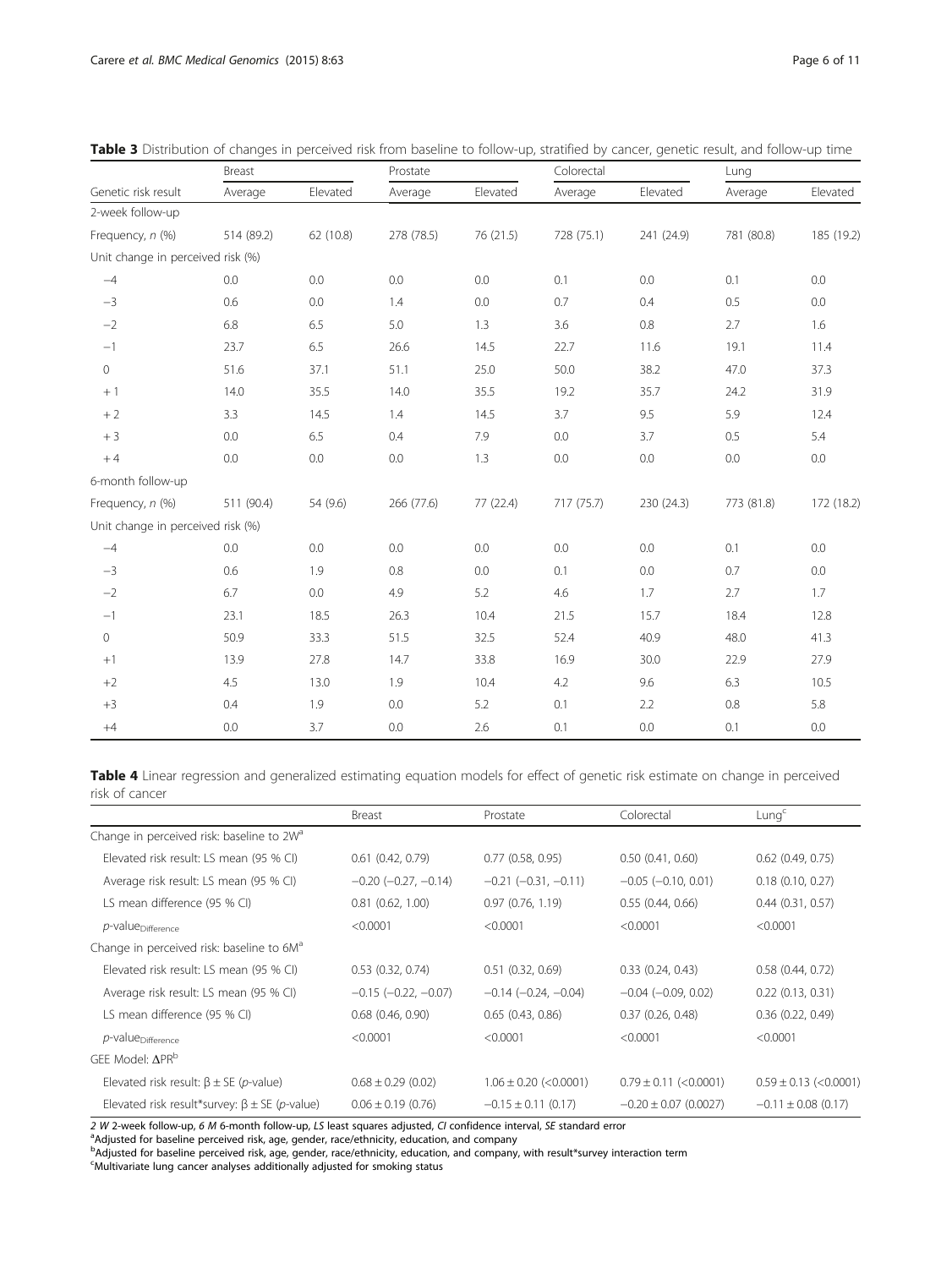mean ΔPR among those receiving an elevated risk result (range = 0.33–0.77 units) was greater in magnitude than mean ΔPR among those receiving an average risk result  $(range = 0.04 - 0.22 \text{ units})$ . Mean  $\Delta PR$  for lung cancer was positive, regardless of genetic risk estimate, at both time points. For all other cancers, mean ΔPR was positive among those receiving an *elevated risk* result and negative among those receiving an average risk result. Effect estimates did not change in models that included adjustment for general cancer family history, specific cancer family history, or baseline interest in PGT cancer risk results.

A trend of greater effect sizes at 2 W follow-up compared to 6 M follow-up was apparent for all cancers; however, GEE modeling of the survey by genetic risk estimate interaction found evidence for significant effect modification by follow-up time only in the case of colorectal cancer (Table [4](#page-5-0)).

#### Effect modification

Increasing age was associated with a significantly attenuated effect of genetic risk estimate on ΔPR of breast cancer at 2-week follow-up (pinteraction = 0.0467). Among women in the lowest age group by decile, an elevated risk result was associated with a 1.12 unit greater  $\Delta PR$  than an *average risk* result (95 % CI = 0.78, 1.46). For each decile increase in age category, this difference decreased by an average of 0.08 units (0.007, 0.14). A similar trend was observed for prostate cancer, but the interaction term between risk result and age was non-significant ( $p = 0.0591$ ).

Family history of cancer was a significant modifier of the effect of genetic risk estimate on ΔPR of colorectal cancer at 2-week follow-up ( $p_{interaction} = 0.0093$ ). Among participants who reported no history of cancer in firstor second-degree relative, an elevated risk result was associated with a 0.26 unit greater  $\Delta PR$  than an *average* risk result (95 % CI = 0.03, 0.50); however, among participants reporting a positive family history of cancer, an elevated risk result was associated with a 0.61 unit greater  $\Delta PR$  than an *average risk* result (95 % CI = 0.49, 0.73). Adjusted mean ΔPR values, stratified by family history status and genetic risk result are shown in Fig. [1a](#page-7-0).

Baseline interest in lung cancer genetic risk information was a significant modifier of the effect of genetic risk estimate on  $\Delta PR$  of lung cancer ( $p = 0.0108$ ). Among participants who indicated low interest in these results at baseline, there was no significant difference in the impact of an elevated risk result and an average risk result on  $\Delta PR$  of lung cancer (mean difference = 0.14, 95 % CI = −0.12, 0.41). An *elevated risk* result was, however, associated with a significantly greater  $\Delta PR$  than an *average risk* result among those participants who indicated a moderate or high interest in these results at

baseline (mean difference =  $0.53$ ,  $95 \%$  CI =  $0.39$ ,  $0.67$ ). ("Moderate" and "High" interest categories were collapsed for presentation of the data because effect estimates and confidence intervals were identical in these two groups.) Adjusted mean ΔPR values, stratified by interest and genetic risk result are shown in Fig. [1b.](#page-7-0) There was no evidence of effect modification by smoking status; however, we noted a strong correlation between smoking status (never/former/current) and baseline interest in lung cancer genetic risk information (low/moderate/high), with 58 % of current smokers, 50 % of former smokers, and 34 % of never smokers indicating high interest in these results  $(X_2^2 = 28.9, p < 0.0001)$ .

#### Sensitivity analyses

The results of modeling ΔPR as a categorical variable are presented in Additional file [1](#page-9-0): Table S4. The small number of people who reported large changes in PR made odds ratio estimates unstable for these categories  $(\Delta PR > +2$  or < -2) unstable; however, the results of using generalized logistic regression were qualitatively consistent with the results from our main linear regression models. A clear pattern of greater odds of an increase in PR—and lower odds of a decrease in PR—with an elevated risk result was observed, and these effects were significant across all cancers in the categories of  $\Delta PR = +1$  and  $\Delta PR = +2$ , and across breast, colorectal, and lung cancer for the  $\Delta PR = -1$  category.

All 23andMe participants of the same sex were assigned the same cancer-specific population risk values; therefore, absolute risk and RR values were perfectly correlated after stratification by sex. Among 23andMe participants, the trend of effect across quartiles of RR suggested that the use of  $RR > 1.2$  as the threshold for increased genetic risk was appropriate. For lung cancer, the effect of a *reduced risk* estimate was not significantly different from that of an average risk estimate; however, a significant difference in ΔPR between those who received a reduced risk estimate and those who received an average risk estimate was observed for breast, prostate, and colorectal cancer (Additional file [1:](#page-9-0) Table S5).

Among participants in the  $\Delta PR_{6M}$  analyses, 311 (55.0 % of 565) reported some type of breast cancer screening (mammography, breast MRI, or clinical breast exam) since receiving their PGT results; 78 (22.7 % of 343) reported PSA testing; 87 (9.1 % of 947) reported a colonoscopy; and 14 (1.5 % of 945) reported lung cancer screening. Excluding screened participants from the linear regressions presented in Table IV made no substantial difference to the effect estimates or mean ΔPRs (Additional file [1](#page-9-0): Table S6).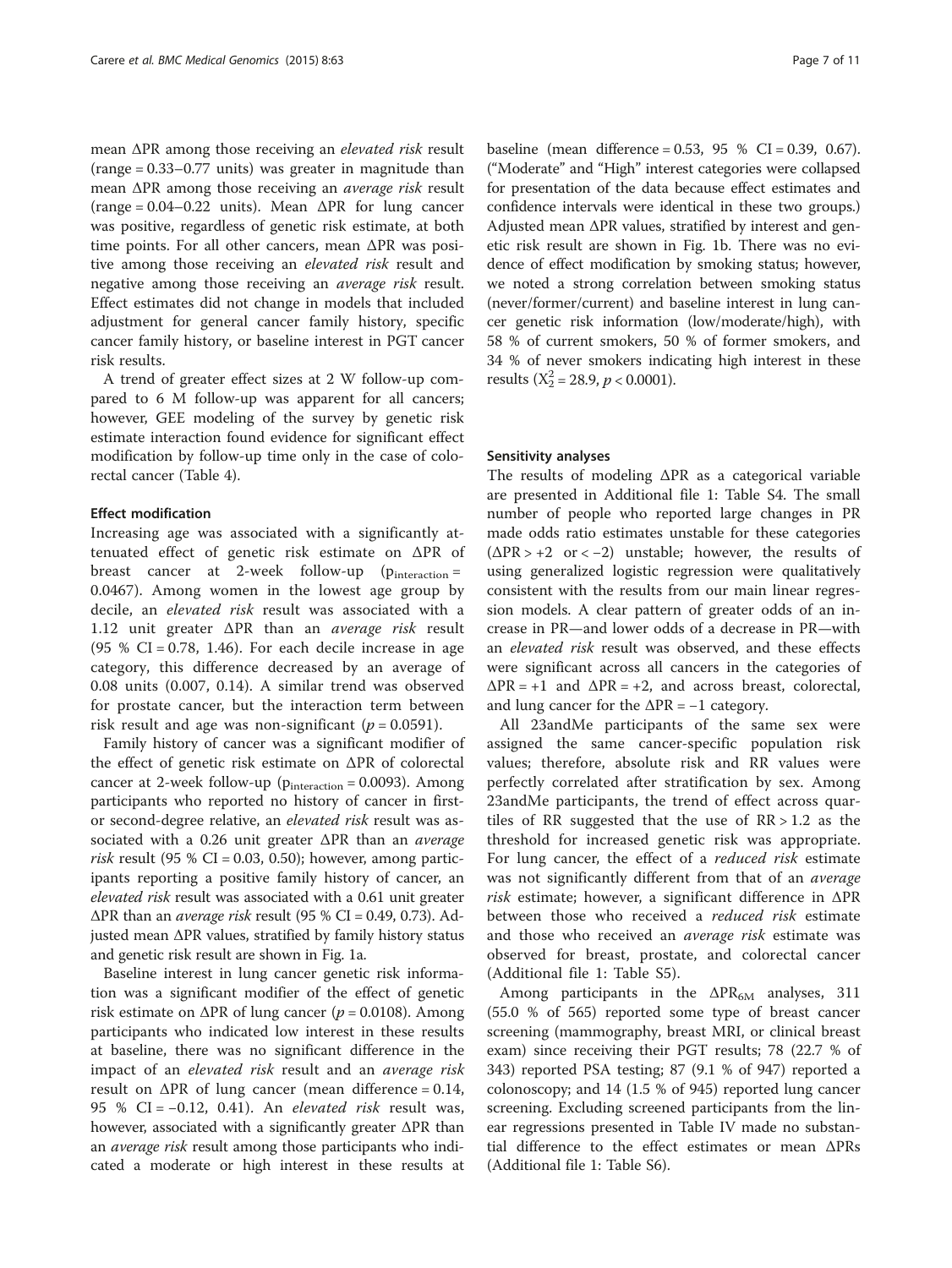<span id="page-7-0"></span>

Missing data for PR-6 M resulted in censoring of 11.6–12.9 % of participants from each  $\Delta PR_{6M}$  linear regression sample. IP weighting to adjust for this missing data revealed no significant differences in effect estimates (Additional file [1](#page-9-0): Table S6).

#### **Discussion**

We have shown that commercial PGT risk estimates based on common, low-penetrance SNPs have a modest but significant effect on perceived risk of breast, prostate, colorectal, and lung cancers. Directionality of effect was typically as expected, with elevated risk results corresponding to an increase in perceived cancer risk, and average risk results corresponding to unchanged or slightly lower perceived risk. Lung cancer proved exceptional in this respect: regardless of PGT result, we observed a mean increase in perceived risk of lung cancer following PGT. One explanation for this finding is that consumers may not have known, prior to undergoing PGT, that lung cancer risk includes not only an environmental component, but also a genetic component. Receiving a genetic-based risk prediction for lung cancer, then, may have suggested to consumers that they were at risk for lung cancer even if they did not have typical risk factors, such as smoking history and occupational exposures.

On the other hand, stratification by baseline interest revealed that the effect of genetic risk information for lung cancer was significantly greater among consumers who expressed (prior to receiving their results) an interest in obtaining this particular information about themselves than among consumers who were "not at all

interested" in learning their genetic risk of lung cancer. Although there was no statistical evidence of effect modification by smoking status, we did observe a strong positive correlation between baseline interest in lung cancer genetic risk information and smoking history. Thus, one interpretation of the observed effect modification by interest is that smoking (or other carcinogenic exposure) history drives baseline interest in lung cancer genetic risk information, which in turn modifies consumers' responses to receiving this information.

These findings highlight a complex relationship between genetic information and risk perception, and suggest that consumers incorporate both genetic and non-genetic risk factors into their personal estimation of risk. This interpretation is further supported by the results of effect modification analyses for breast and colorectal cancer: Older women, in whom the impact of genetic risk information was attenuated compared to younger women, have more information on which to base their perceived risk of breast cancer (e.g., results of prior breast screening), and may be aware that nongenetic factors (e.g., age) are more important components of their risk than the information provided by PGT. Conversely, in the case of colorectal cancer, for which the impact of genetic risk information was greater among those consumers with a positive family history of cancer than those without, the presence of a family history of cancer may lead consumers to put greater stock in their PGT results, since they already have independent evidence of "genetic risk" of cancer.

The relationship between genetic information and risk perception is likely further complicated by the method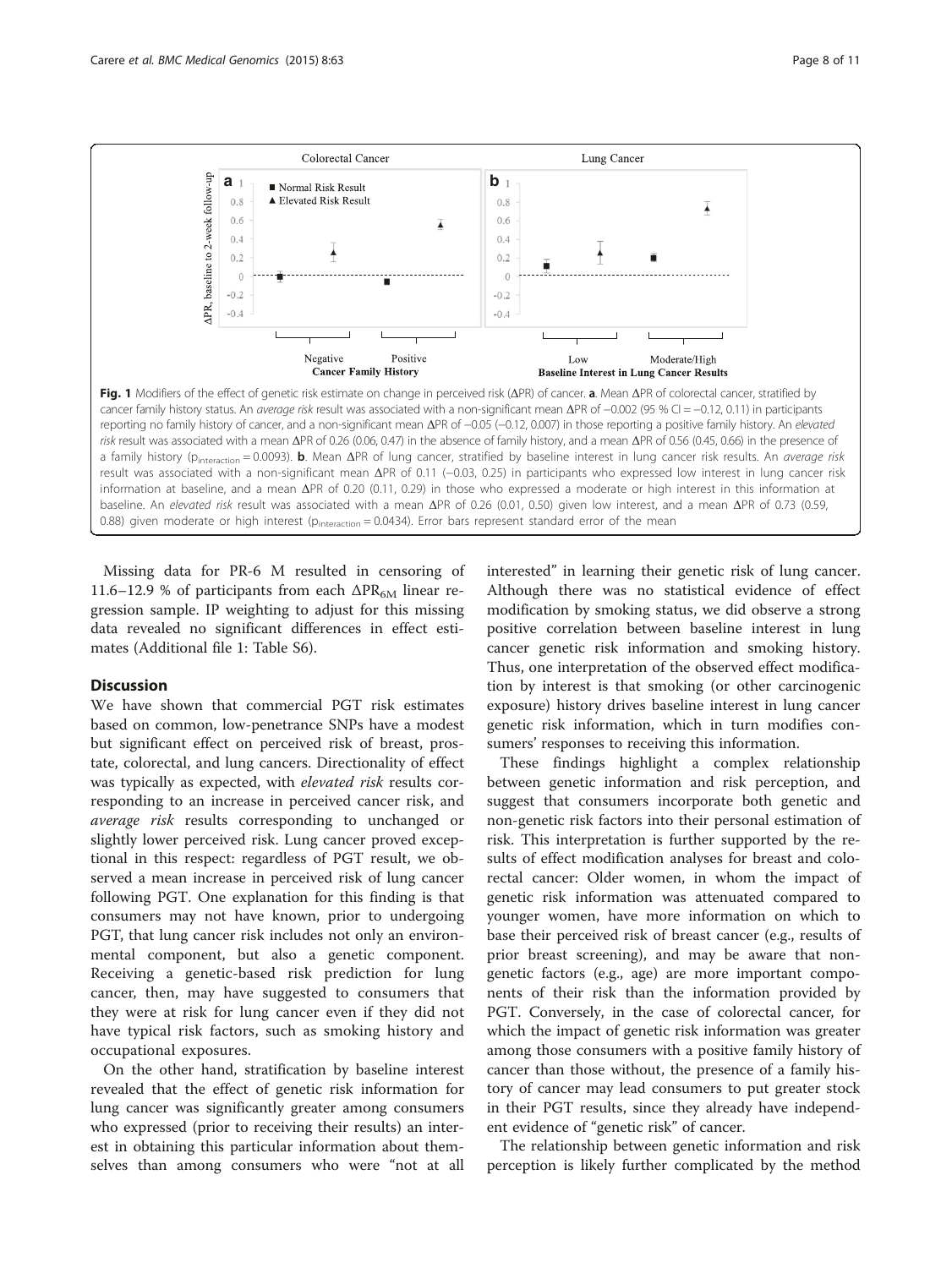in which this information is communicated to consumers. Here, each company presented risk information in a different way: for example, 23andMe relied on a visual representation of risk as a proportion of persons, while Pathway presented consumers with a color-coded hierarchy of risk categories. These differences in risk presentation are not expected to lead to confounding after adjustment for PGT company; however, it is possible that the effect of a genetic risk estimate on perceived risk could be attenuated—or magnified—by the way in which the risk is described to the consumer. Similarly, the choice of perceived risk scale may impact the magnitude of effect observed. If, for example, participants were asked to report their perceived risk as a percentage from 0 to 100, an analysis of change in perceived risk might have greater precision compared to our analysis, where perceived risk was measured on a 5 point scale.

Elucidating the relationship between genetic risk information and perceived risk may represent one step towards understanding the link between genetic risk information and health behavior changes, and commercial PGT presents an opportunity to study this relationship before SNP-based risk prediction moves into the clinic. PGT for cancer is particularly well-suited to such study because of broad public awareness of cancer risk factors [[25\]](#page-10-0) and prevention strategies [\[26\]](#page-10-0), and the potential for PGT to impact demand for cancer screening services.

Perceived risk has been studied extensively in the context of clinical genetic testing for high-penetrance, Mendelian cancer syndromes [[27, 28](#page-10-0)]. In this setting, findings include: higher perceived risk and increased colorectal cancer screening rates following a positive genetic test for Lynch syndrome; [[29](#page-10-0)] lower perceived risk in non-carriers compared to carriers after testing for Lynch syndrome and Hereditary Breast and Ovarian Cancer syndrome; [\[30, 31\]](#page-10-0) and attenuation of effect on perceived risk at long-term follow-up [[27\]](#page-10-0). Our work, however, marks the first comprehensive study of perceived risk of cancer in the context of PGT, which differs from clinical genetic testing with respect to the genetic data on which results are based, how results are provided (online vs. discussion with a clinician) and to whom results are given (the general population vs. highrisk clinic patients). Of note, in our study of a nonclinical population, cancer family history and baseline interest in cancer risk results (each of which are likely to be stronger in high-risk clinic patients) were not significant predictors of change in perceived risk, and adjustment for these factors did not impact estimates of the effect of genetic risk information on perceived risk.

The question of how consumers *ought* to respond to their PGT results remains unresolved: [\[32](#page-10-0)] critics of PGT note that although the SNPs evaluated by PGT are validated with respect to disease association at the population level, their clinical utility is unknown [\[33](#page-10-0)], and computed risk estimates are calculated in different ways by different PGT companies [\[34](#page-10-0)]. If PGT-derived risk estimates inappropriately stimulate surveillance, then PGT could lead to unnecessary use of health services and iatrogenic complications [\[15\]](#page-9-0). Of note here is that large changes to perceived risk  $(\pm 3 \text{ or more units})$  were infrequent in our study, suggesting that PGT may have limited potential to prompt meaningful health behavior changes (either positive or negative). Moreover, we observed a pattern of attenuated effect over time, a finding consistent with previous studies of perceived risk in the clinical genetics context (see previous paragraph and Senay and Kaphingst's review of "anchoring-and-adjustment bias" [\[35\]](#page-10-0)). This attenuation of effect—significant in the case of colorectal cancer, and non-significant but particularly suggestive in the smaller breast and prostate cancer samples—leaves open the possibility that perceived cancer risk among PGT consumers may ultimately revert to pre-PGT levels. If PGT is to prompt substantial changes to use of cancer screening services, our findings suggest that these changes may be most likely to occur shortly following PGT, and will become increasingly less likely with time since testing; analyses of PGen Study data are currently underway to investigate the impact of PGT on cancer screening.

Strengths of our study include its large sample size, consistency of results across four cancers, and robustness of results in sensitivity analyses. Limitations include those inherent to voluntary survey data, including the potential for selection bias. Analyses of effect modification were limited in power due to sample stratification; thus, response to PGT could be further influenced by baseline participant characteristics in ways that are not evident here. We were also limited in our ability to investigate the impact of receiving a genetic risk estimate indicating lower than average cancer risk, although analysis of the 23andMe data alone suggests that such risk information may be associated with a decrease in perceived cancer risk. Finally, our findings are generalizable to consumers obtaining PGT through a direct-to-consumer model, but not to other forms of genetic testing. PGen Study participants tended to be welleducated, high-earning, and White; interpretation of genetic risk information, and its impact on risk perception, may differ in groups without these qualities.

#### Conclusions

SNP-based genetic risk information for four common types of cancer, when provided directly to consumers via commercial PGT, has a measurable effect on consumers' perceived risk of these cancers. However, while perceived risk is affected in predictable ways at a population level, effect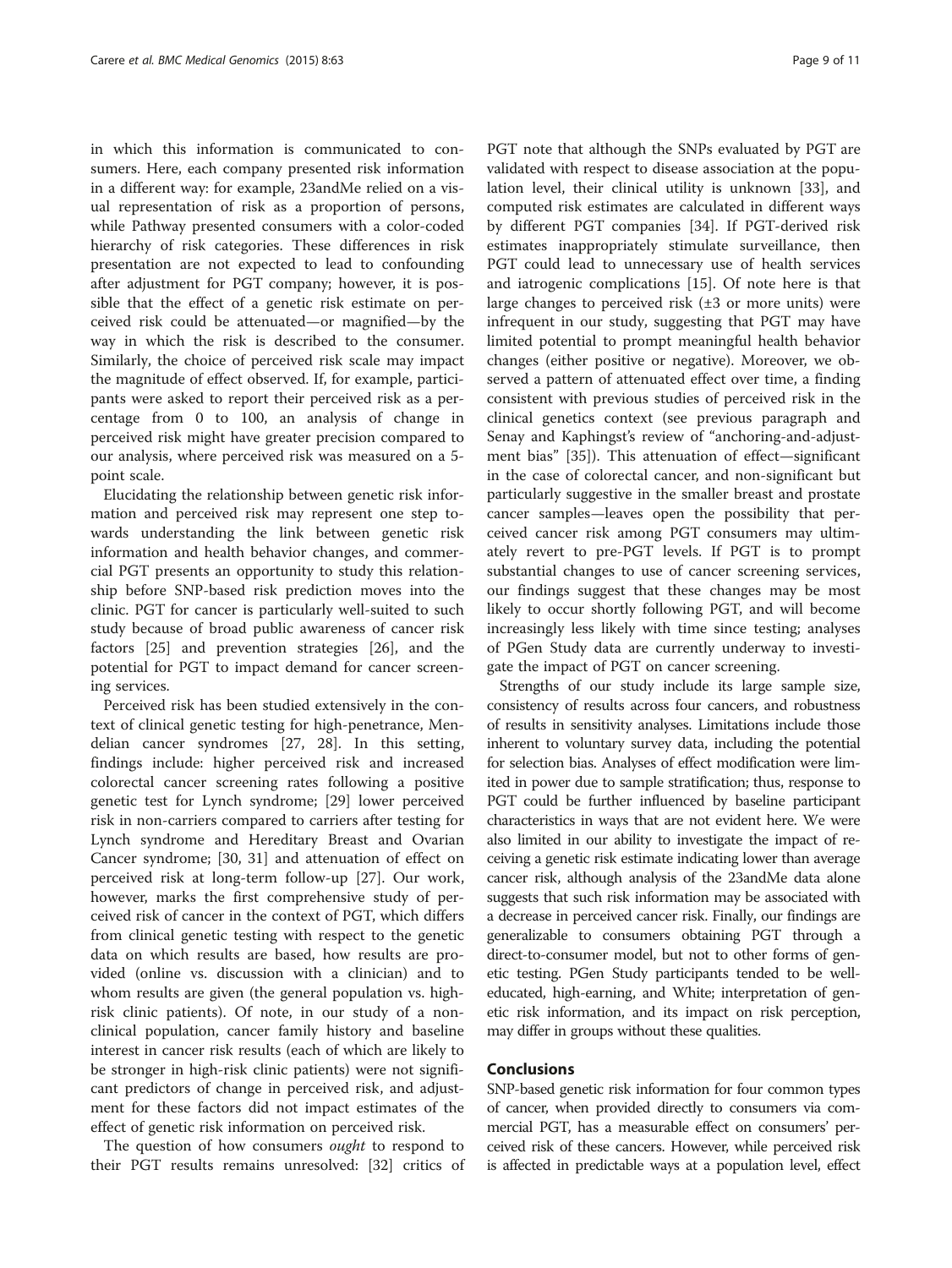<span id="page-9-0"></span>modification analyses suggest a complex interplay between genetic and non-genetic risk information in consumers' estimation of personal risk. Our findings further suggest that the effect of PGT on use of cancer screening services and modification of risk behaviors may be mitigated by the small magnitude of its effect on risk perception.

#### Additional file

[Additional file 1: Table S1.](dx.doi.org/10.1186/s12920-015-0140-y) SNPs included in commercial personal genomic testing panels for cancer risk assessment in July 2012. Table S2. Distribution of genetic risk estimates returned to 23andMe customers in the PGen Study. Table S3. Distribution of genetic risk estimates returned to Pathway Genomics customers in the PGen Study. Table S4. Sensitivity analyses: characterization of the outcome. Table S5. Sensitivity analyses: characterization of genetic risk results. Table S6. Sensitivity analyses: screening behaviors and missing data. (PDF 461 kb)

#### Abbreviations

BL: Baseline; DTC: Direct-to-consumer; GEE: Generalized estimating equation; IP: Inverse probability; PGT: Personal genomic testing; PR: Perceived risk; RR: Relative risk; SNP: Single nucleotide polymorphism; 2 W: 2-week; 6 M: 6-month.

#### Competing interests

JLM is a paid employee of 23andMe. TAM was a paid employee of Pathway Genomics when these data were collected and this manuscript prepared, and is now a paid employee of Millennium Health. Neither 23andMe nor Pathway Genomics provided any funding or other financial contribution to the PGen Study. Final decisions regarding study design, data collection and analysis, and publication were made by academic researchers. DAC, TV, JSR, PK and RCG declare no conflict of interest.

#### Authors' contributions

DAC conceived of the research questions and hypotheses; designed and performed the analyses; and wrote the first and final drafts of the manuscript. TV and PK contributed to the analytic design and reviewed and revised multiple drafts of the manuscript. JLM and TAM were involved in the design and implementation of the PGen Study; provided information on their company's respective cancer risk tests; and provided feedback on the first draft of the manuscript. JSR and RCG were joint Principal Investigators of the Impact of Personal Genomics (PGen Study) and reviewed and revised the final version of the manuscript. All authors read and approved the final manuscript.

#### Acknowledgements

The PGen Study is supported by the National Institutes of Health (NIH) National Human Genome Research Institute (R01-HG005092). At the time these analyses were conducted, DAC was supported by a Canadian Institutes of Health Research Doctoral Foreign Study Award. RCG is also supported by NIH U01-HG006500, U19-HD077671 and R01-HG002213. The content is solely the responsibility of the authors and does not necessarily represent the official views of the National Center for Research Resources, the National Institutes of Health, or the Canadian Institutes of Health Research. Members of the PGen Study at the time of publication are as follows: Robert C Green, Joel B Krier, Margaret Helm, Sarah S Kalia, Kurt D Christensen, Lisa S Lehmann, Harvard Medical School and Brigham and Women's Hospital; Deanna Alexis Carere, Peter Kraft, Harvard School of Public Health; J Scott Roberts, Mack T Ruffin IV, Lan Q Le, Jenny Ostergren, University of Michigan School of Public Health; Wendy R Uhlmann, Mick P Couper, University of Michigan; Joanna L Mountain, Amy K Kiefer, 23andMe; Tanya A Moreno, Glenn Braunstein, Pathway Genomics; Scott D Crawford, Survey Sciences Group; L Adrienne Cupples, Clara A Chen, Catharine Wang, Boston University; Stacy W Gray, Dana-Farber Cancer Institute; Barbara A Koenig, University of California San Francisco; Kimberly Kaphingst, University of Utah; Sarah Gollust, University of Minnesota.

#### Author details

<sup>1</sup>Department of Epidemiology, Harvard School of Public Health, Boston, MA, USA. <sup>2</sup> Division of Genetics, Department of Medicine, Brigham and Women's Hospital, EC Alumnae Building, Suite 301, 41 Avenue Louis Pasteur, Boston, MA 02115, USA. <sup>3</sup>Pathway Genomics, San Diego, CA, USA. <sup>4</sup>23andMe Inc. Mountain View, CA, USA.<sup>5</sup> Department of Health Behavior and Health Education, University of Michigan School of Public Health, Ann Arbor, MI, USA. <sup>6</sup>Harvard Medical School, Boston, MA, USA. <sup>7</sup>Partners Personalized Medicine, Boston, MA, USA.

#### Received: 21 March 2015 Accepted: 1 October 2015 Published online: 15 October 2015

#### References

- 1. Hudson K, Javitt G, Burke W, Byers P, American Society of Human Genetics Social Issues C. ASHG Statement\* on direct-to-consumer genetic testing in the United States. Obstet Gynecol. 2007;110(6):1392–5. doi:[10.1097/](http://dx.doi.org/10.1097/01.AOG.0000292086.98514.8b) [01.AOG.0000292086.98514.8b](http://dx.doi.org/10.1097/01.AOG.0000292086.98514.8b).
- 2. American College of Obstetricians and Gynecologists. ACOG Committee Opinion No. 409: direct-to-consumer marketing of genetic testing. Obstet Gynecol. 2008;111(6):1493–4. doi:[10.1097/AOG.0b013e31817d250e.](http://dx.doi.org/10.1097/AOG.0b013e31817d250e)
- 3. Robson ME, Storm CD, Weitzel J, Wollins DS, Offit K, American Society of Clinical O. American Society of Clinical Oncology policy statement update: genetic and genomic testing for cancer susceptibility. J Clin Oncol. 2010;28(5):893–901. doi[:10.1200/JCO.2009.27.0660](http://dx.doi.org/10.1200/JCO.2009.27.0660).
- 4. Roberts JS, Ostergren J. Direct-to-consumer genetic testing and personal genomics services: a review of recent empirical studies. Curr Genet Med Rep. 2013;1(3):182–200. doi[:10.1007/s40142-013-0018-2](http://dx.doi.org/10.1007/s40142-013-0018-2).
- 5. Evans JP, Green RC. Direct to consumer genetic testing: avoiding a culture war. Genet Med. 2009;11(8):568–9. doi:[10.1097/GIM.0b013e3181afbaed](http://dx.doi.org/10.1097/GIM.0b013e3181afbaed).
- Frueh FW, Greely HT, Green RC, Hogarth S, Siegel S. The future of direct-toconsumer clinical genetic tests. Nat Rev Genet. 2011;12(7):511–5. doi[:10.1038/nrg3026.](http://dx.doi.org/10.1038/nrg3026)
- 7. Green RC, Farahany NA. Regulation: the FDA is overcautious on consumer genomics. Nature. 2014;505(7483):286–7.
- 8. Annas GJ, Elias S. 23andMe and the FDA. N Engl J Med. 2014;370(23):2248–9. doi:[10.1056/NEJMc1404692](http://dx.doi.org/10.1056/NEJMc1404692).
- 9. 23andMe Inc. 23andMe. 2014.<https://www.23andme.com/>. Accessed November 2014.
- 10. 23andMe Canada. 2014.<https://www.23andme.com/en-ca/>. Accessed Dec 1 2014.
- 11. 23andMe UK. 2014.<https://www.23andme.com/en-gb/>. Accessed Dec 1 2014.
- 12. Carere DA, Couper MP, Crawford SD, Kalia SS, Duggan JR, Moreno TA, et al. Design, methods, and participant characteristics of the Impact of Personal Genomics (PGen) Study, a prospective cohort study of direct-to-consumer personal genomic testing customers. Genome Med. 2014;6(12):96.
- 13. Mealiffe ME, Stokowski RP, Rhees BK, Prentice RL, Pettinger M, Hinds DA. Assessment of clinical validity of a breast cancer risk model combining genetic and clinical information. J Natl Cancer Inst. 2010;102(21):1618–27. doi[:10.1093/jnci/djq388.](http://dx.doi.org/10.1093/jnci/djq388)
- 14. Wacholder S, Hartge P, Prentice R, Garcia-Closas M, Feigelson HS, Diver WR, et al. Performance of common genetic variants in breast-cancer risk models. N Engl J Med. 2010;362(11):986–93. doi:[10.1056/NEJMoa0907727](http://dx.doi.org/10.1056/NEJMoa0907727).
- 15. McGuire AL, Burke W. Raiding the medical commons: an unwelcome side effect of direct-to-consumer personal genome testing. JAMA. 2008;300(22):2669–71. doi[:10.1001/jama.2008.803](http://dx.doi.org/10.1001/jama.2008.803).
- 16. Speicher MR, Geigl JB, Tomlinson IP. Effect of genome-wide association studies, direct-to-consumer genetic testing, and high-speed sequencing technologies on predictive genetic counselling for cancer risk. Lancet Oncol. 2010;11(9):890–8. doi:[10.1016/S1470-2045\(09\)70359-6.](http://dx.doi.org/10.1016/S1470-2045(09)70359-6)
- 17. Waters E, McQueen A, Cameron LD. Perceived risk and its relationship to health-related decisions and behavior. In: Martin L, DiMatteo MR, editors. The Oxford handbook of health communication, behavior change, and treatment adherence. Oxford: Oxford University Press; 2013.
- 18. Lehmann LS, Kaufman DJ, Sharp RR, Moreno TA, Mountain JL, Roberts JS, et al. Navigating a research partnership between academia and industry to assess the impact of personalized genetic testing. Genet Med. 2012;14(2):268–73. doi:[10.1038/gim.2011.59](http://dx.doi.org/10.1038/gim.2011.59).
- 19. Pathway Genomics Corp. Pathway Genomics. 2014. [www.pathway.com](http://www.pathway.com/). Accessed November 2014.